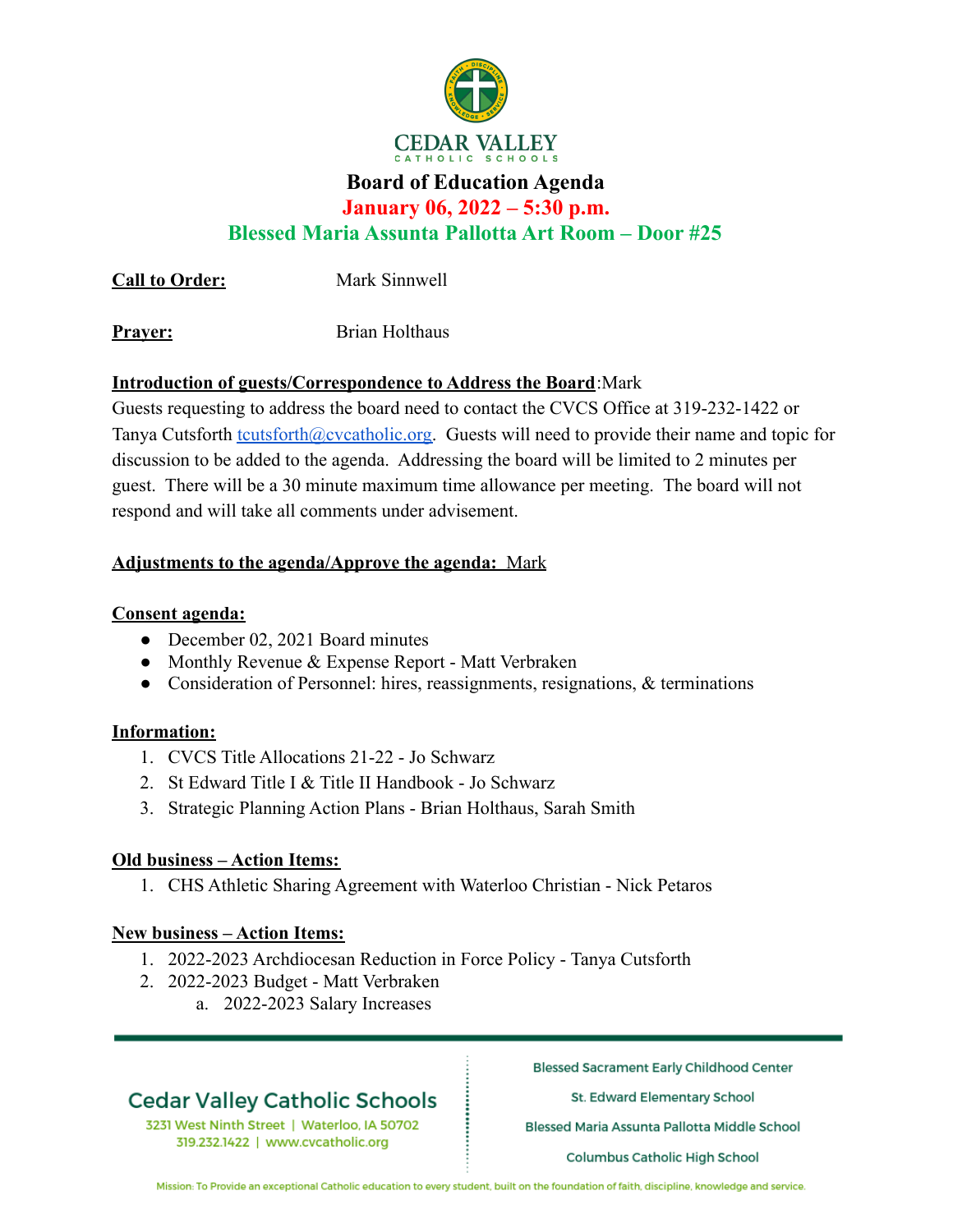

### b. 2022-2023 Tuition (K-12th, PreK 4, PreK 3)

**In-service:** The Sacred Congregation for Cathoilc Education; Paragraph 25-32 All

#### **Additional Documents/Reports:**

- Faith Formation report
- Advancement Office report
- Chief Administrator report
- Board Announcements
- Good News from Principals and Activity Department

#### **Executive Session:**

**Next Board meeting**: Thursday, February 03, 2022 - 5:30 PM Prayer – Al Schott **Blessed Maria Assunta Pallotta Middle School Art Room – Door #25**

### **Executive Board meeting:**

Monday, January 17, 2022 - 4:00 PM Prayer - Mark Sinnwell **Chief Administrator Office**

## **Cedar Valley Catholic Schools**

3231 West Ninth Street | Waterloo, IA 50702 319.232.1422 | www.cvcatholic.org

**Blessed Sacrament Early Childhood Center** 

St. Edward Elementary School

Blessed Maria Assunta Pallotta Middle School

**Columbus Catholic High School** 

Mission: To Provide an exceptional Catholic education to every student, built on the foundation of faith, discipline, knowledge and service.